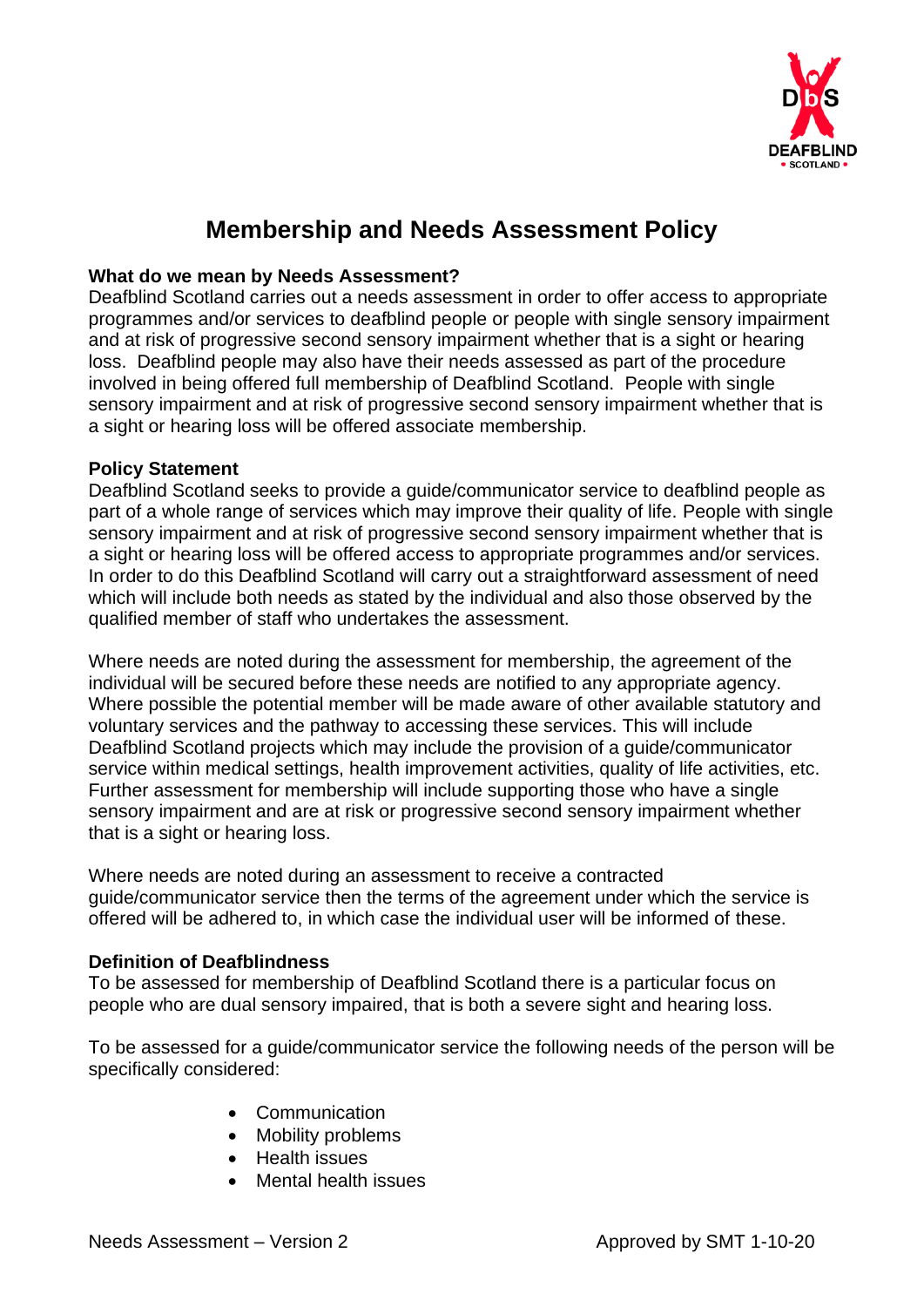- Family support available
- Community support available
- Statutory support available
- Housing support needs
- Shopping support needs
- Independent living support needs
- Social support needs
- Involvement in their community
- Interests and hobbies

Relevant forms will be completed to ensure this information is captured and recorded. Relevant agencies will be informed where the individual has agreed to this or contracted service requires the reporting of need.

Deafblind Scotland will report to the individual when information has been forwarded to other agencies (in compliance with GDPR 2015)

Deafblind Scotland will monitor the response of other agencies to any need reported by Deafblind Scotland.

Deafblind Scotland's staff will include this assessment of need in the service-user's file and ensure any necessary Risk Assessment is undertaken, any identified risks are minimised and control measures implemented.

An assessment of need will be undertaken on request from the individual deafblind person, family members, carers, a statutory agency, voluntary agency, funding agency, Deafblind Scotland projects.

Appendix 1 – Needs Assessment Flow Chart procedure. Appendix 2 – Hard & See Hear Leaflet.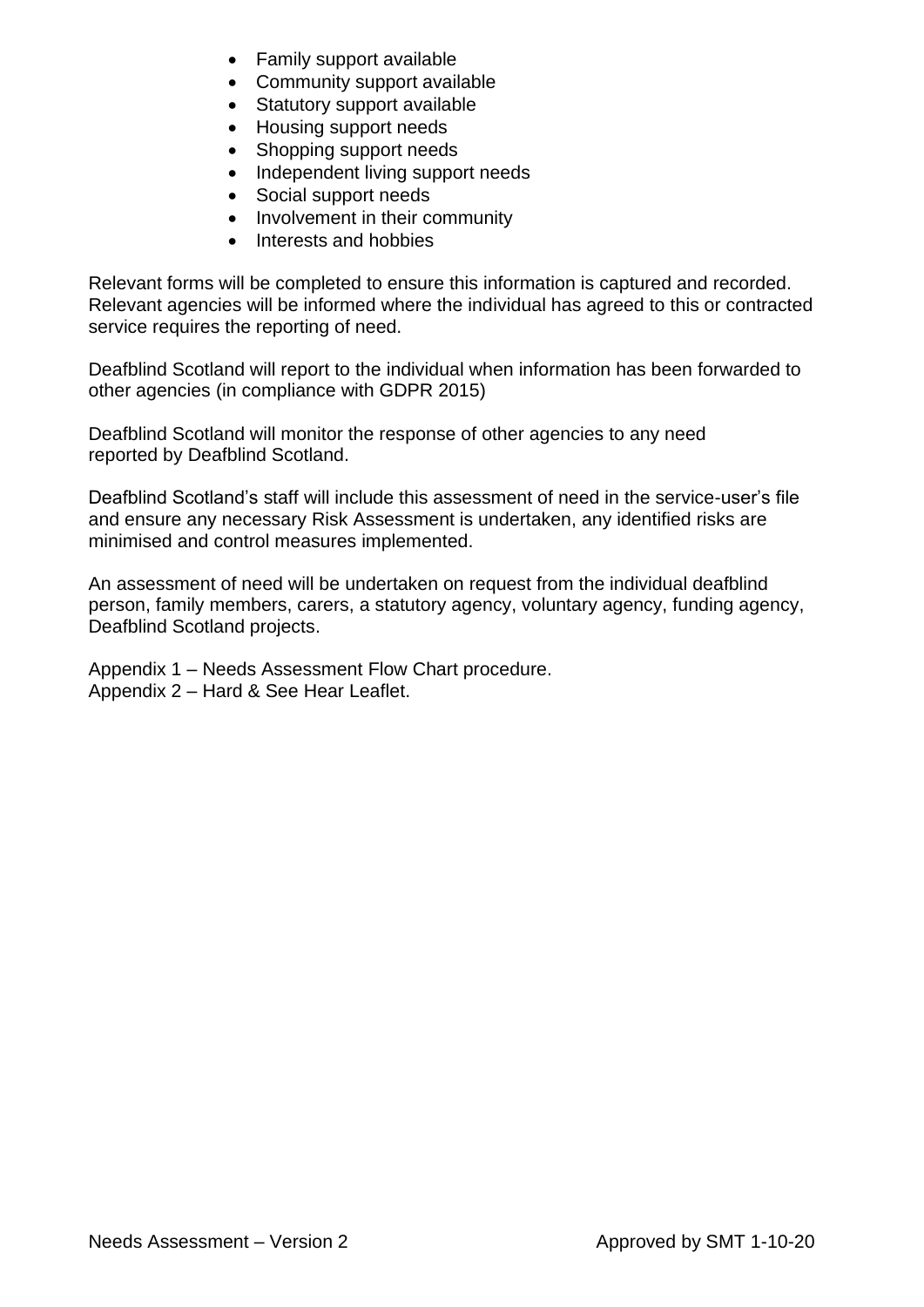## **Assessment/Membership Report**

|                                             |            | (Please delete if not applicable) |                  |
|---------------------------------------------|------------|-----------------------------------|------------------|
| Surname:                                    |            | Mr/Mrs/Miss/Ms                    |                  |
| <b>First Name(s):</b><br><b>Address:</b>    |            |                                   |                  |
|                                             |            |                                   | <b>DEAFBLIND</b> |
|                                             |            |                                   | • SCOTLAND •     |
| <b>Local Authority:</b>                     |            | <b>Postcode:</b>                  |                  |
| Date of Birth:                              |            |                                   |                  |
| <b>Telephone No:</b>                        |            | <b>Emergency No:</b>              |                  |
| Doctor:                                     |            | <b>Surgery &amp; Tel:</b>         |                  |
| <b>Email address:</b>                       |            |                                   |                  |
| <b>Reason for Ref:</b>                      |            | <b>Date of Referral:</b>          |                  |
| <b>Referrers Name</b>                       |            |                                   |                  |
| <b>Assess date:</b>                         |            | <b>Assessed by:</b>               |                  |
| How would you describe yourself (tick box)? |            |                                   |                  |
| Asian                                       |            | <b>White</b>                      |                  |
| Africa/Caribbean                            |            | <b>Other</b><br>ப                 |                  |
| Tell us about your work:                    |            |                                   |                  |
| Do you have a job?                          | <b>Yes</b> | <b>No</b>                         |                  |
| If yes, what is your job?                   |            |                                   |                  |
|                                             |            |                                   |                  |

**If no, when did you last work and what was your job?**

#### **The above-named person is dual sensory impaired due to:**

**\_\_\_\_\_\_\_\_\_\_\_\_\_\_\_\_\_\_\_\_\_\_\_\_\_\_\_\_\_\_\_\_\_\_\_\_\_\_\_\_\_\_\_\_\_\_\_\_\_\_\_\_\_\_\_\_\_\_\_**

| <b>Visual Impairment Cause:</b> |  |
|---------------------------------|--|
|                                 |  |

**Reg blind: or Partially sighted:**

**At what age when you began to lose your vision:**

|  | <b>Hearing Impairment Cause:</b> |  |
|--|----------------------------------|--|
|--|----------------------------------|--|

| Please state which one and give registration number.           |
|----------------------------------------------------------------|
|                                                                |
| Please insert the age they were when they began to lose vision |
|                                                                |
|                                                                |
|                                                                |
|                                                                |
|                                                                |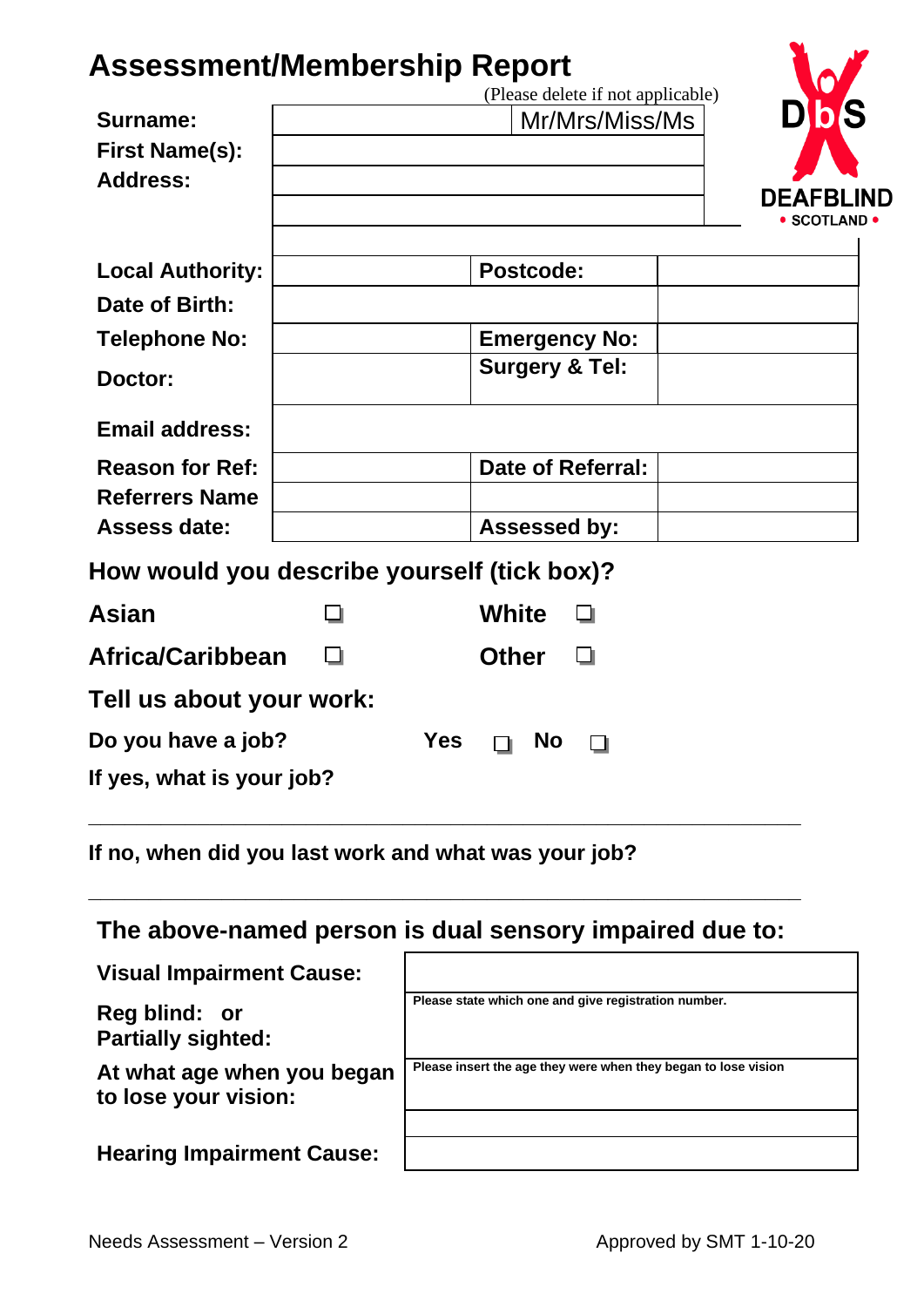**How old were you when you began to lose your hearing: Last Hearing Check:** | Date: **Last Vision Check: Date: Date: Do you have Ushers: Have you had any retraining since you became deafblind? Yes**  $\sqcap$  **No**  $\sqcap$ **If yes, please describe \_\_\_\_\_\_\_\_\_\_\_\_\_\_\_\_\_\_\_\_\_\_\_\_\_\_\_\_\_\_\_\_\_\_\_\_\_\_\_\_\_\_ OR The above-named person is single impaired: SIVI** ❑ **SIHI** ❑ **Communication Information: (delete as appropriate)** Hearing Aid: Yes/No Sign Language Used: Yes/No Spectacles: Yes/No Other Aid: (specify): Preferred Language: Interpreter: Yes/No Hear speech: Yes/No Do you use speech: Yes/No DBM/fingerspelling: Yes/No Block letters: Yes/No Hand on Signing: Yes/No Lip read: Yes/No Large writing on paper: Yes/No **Tell us about how you read:** Can you read Braille: Yes/No Can you read Moon: Yes/No **Can you read normal print**: Yes/No **Can you read large print like this:** Yes/No **Can you read extra large print** Yes/No **Can you read XXLP** Yes/No Can you read XXXLP Yes/No **Which method would you prefer to receive mail, one of the above or CD or Email, please circle which method above you would like:**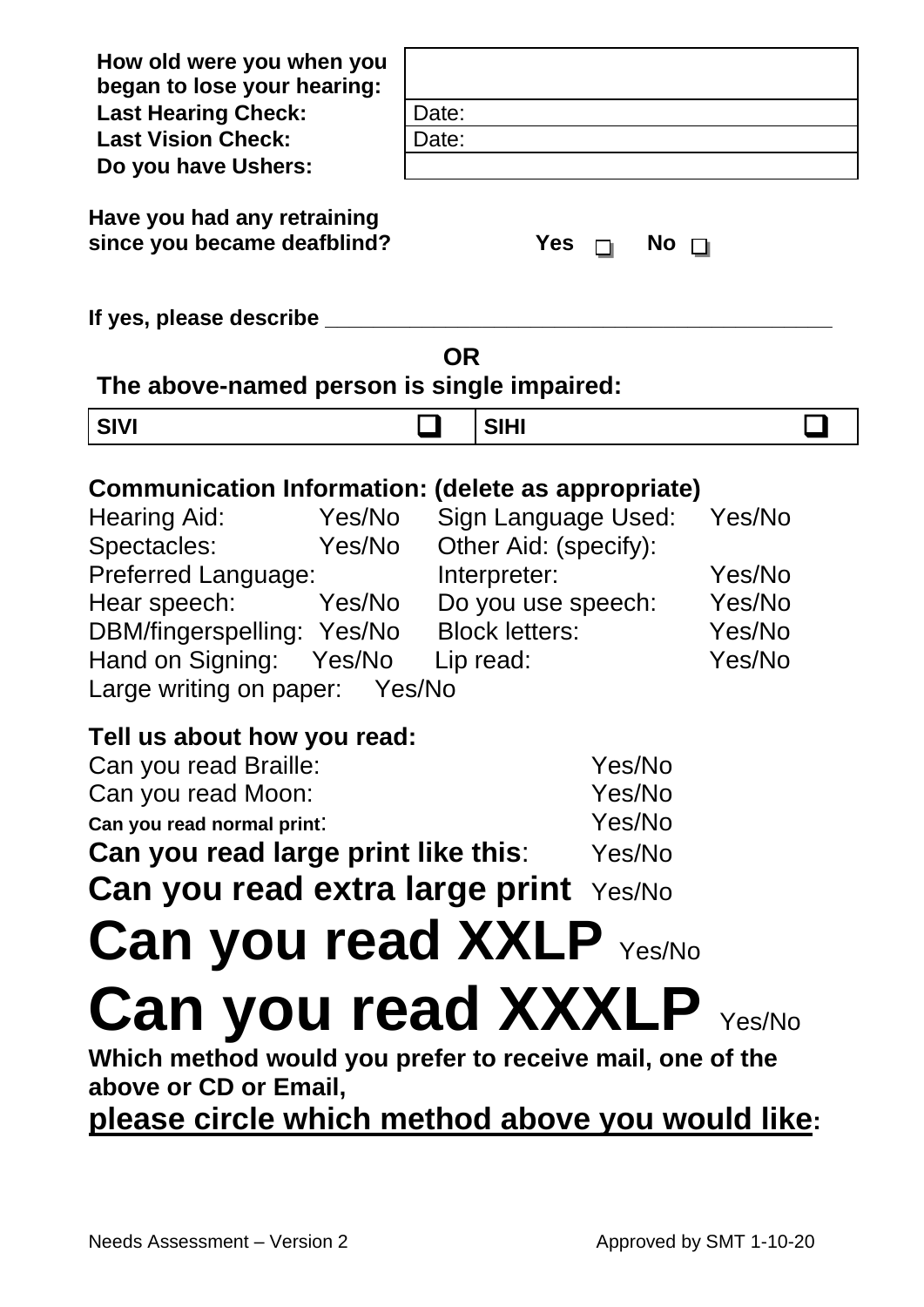#### **Any relevant information which affects your well being: (include relevant medical information) e.g.**

## **Mobility:**

**Personal care/Domestic needs:**

**Mental well-being:**

**Social opportunities:**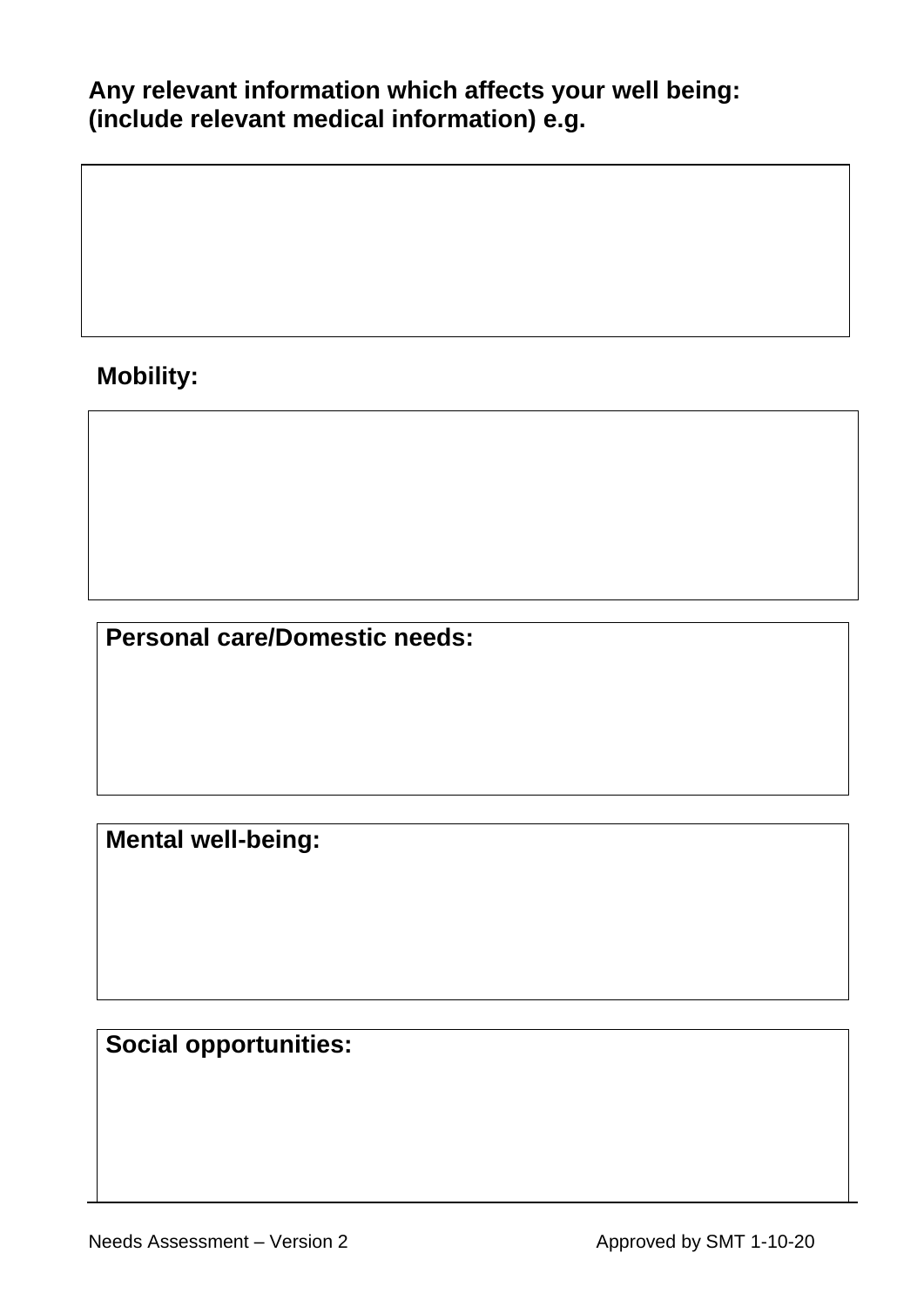| <b>Description of Risk</b>              | <b>Present</b> | <b>Comments</b> |
|-----------------------------------------|----------------|-----------------|
| Moving & Assisting Service<br>users     | Yes / No       |                 |
| <b>Hygiene in Service Users</b><br>Home | Yes / No       |                 |
| <b>Electrical Equipment</b>             | Yes / No       |                 |
| <b>Challenging Behaviours</b>           | Yes / No       |                 |
| Animal risk                             | Yes / No       |                 |
| Smoking / fire risks                    | Yes / No       |                 |
| Substance misuse                        | Yes / No       |                 |
| Other (specify)                         | Yes / No       |                 |

#### **The above-named person would like DBS to write to the appropriate agencies to request the following equipment on their behalf:**

| Loop        | <b>Lighting</b>  |  |
|-------------|------------------|--|
| Door Access | <b>Telephone</b> |  |
| Other:      |                  |  |

**Is this referral urgent: YES** ❑ **NO** ❑ 

#### **The above-named person would like DBS to write to Social Work to request the following training on their behalf:**

| <b>Mobility/cane</b>        | <b>Independent Living Skills</b> |  |
|-----------------------------|----------------------------------|--|
| <b>Home Orientation</b>     | <b>Route Orientation</b>         |  |
| <b>Communication Skills</b> | <b>Information Request</b>       |  |
| Other:                      |                                  |  |

#### **What kind of support/help do you think you need (if any)?**

| <b>Communicator/Guide</b>     |  |
|-------------------------------|--|
| Volunteer befriender          |  |
| <b>Mobility training</b>      |  |
| <b>Communication training</b> |  |
| Home-help                     |  |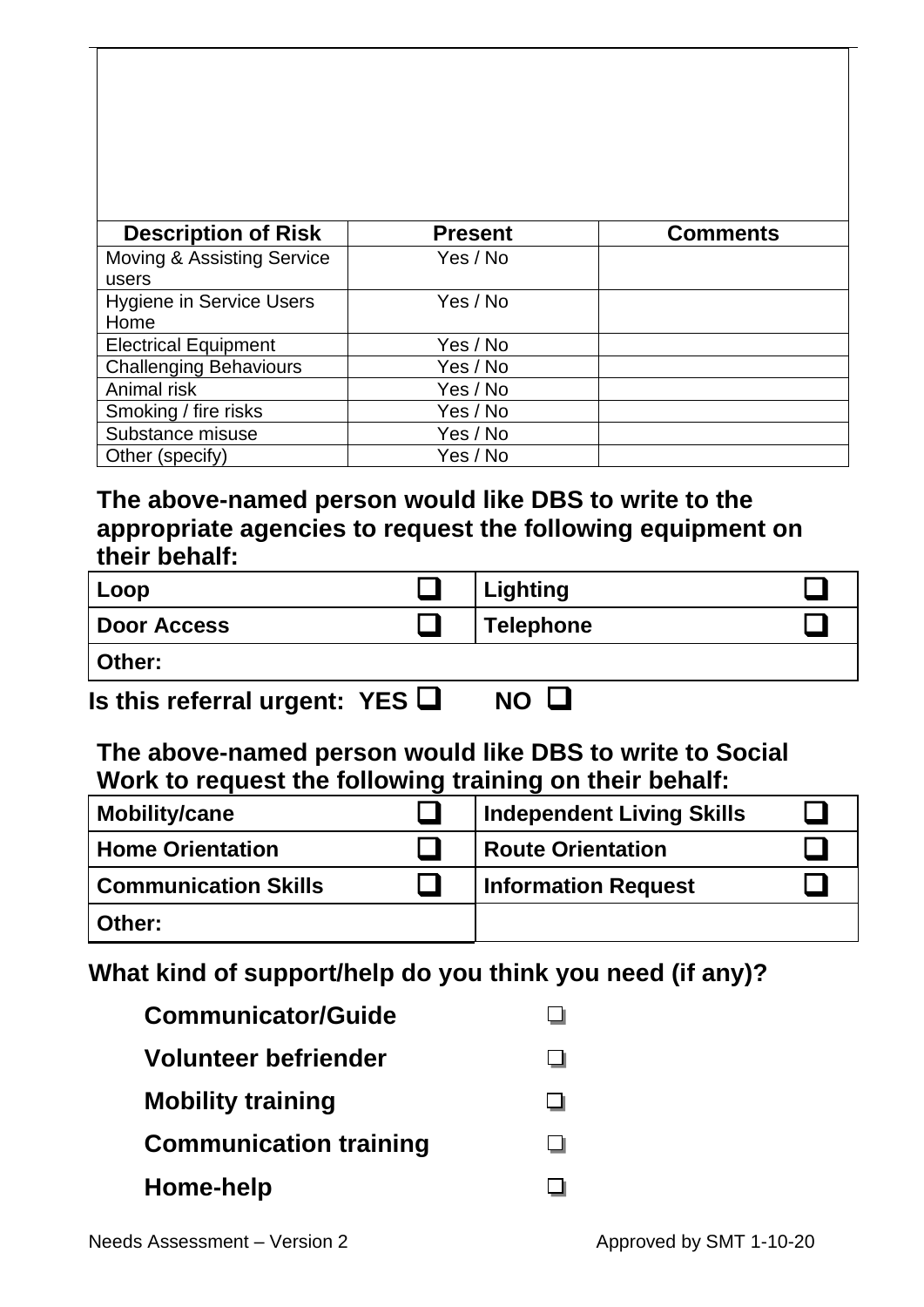| <b>Advice</b>                                                       | ∩                                                                              |
|---------------------------------------------------------------------|--------------------------------------------------------------------------------|
| <b>Counselling</b>                                                  |                                                                                |
| <b>Communicard</b>                                                  |                                                                                |
| Other, please describe                                              |                                                                                |
| above services (Funding may be required) YES $\Box$                 | Would you like us to write to Social Work to request any of the<br>$NO$ $\Box$ |
| worker or worker for the blind/deaf?                                | Tell us about any help you are getting now. Who is your social                 |
|                                                                     | Which authority/organisation does the above person work for?                   |
| Are you already in contact with<br>someone from Deafblind Scotland? | Yes □<br>$No$ $\Box$                                                           |
| What is their name?                                                 |                                                                                |
| Where do you live:                                                  |                                                                                |
| <b>Alone</b>                                                        | Yes / No                                                                       |
| With relatives (if so who)                                          | Yes / No                                                                       |
| <b>In Sheltered Housing</b>                                         | Yes / No                                                                       |
| In a residential home                                               | Yes / No                                                                       |
| In a Nursing home                                                   | Yes / No                                                                       |
| Other, please describe                                              |                                                                                |
| Do You receive benefits:                                            |                                                                                |
| <b>DLA/PIP – Care element</b>                                       | Yes / No                                                                       |
| <b>DLA/PIP - Mobility element</b>                                   | Yes / No                                                                       |
| <b>Attendance Allowance</b>                                         | Yes / No                                                                       |
| <b>Incapacity Benefit/ESA</b>                                       | Yes / No                                                                       |
| <b>Severe Disablement</b>                                           | Yes / No                                                                       |
| allowance                                                           |                                                                                |
|                                                                     |                                                                                |
| <b>Unemployment Benefit</b>                                         | Yes / No                                                                       |

**We can refer you to our Welfare Rights team.**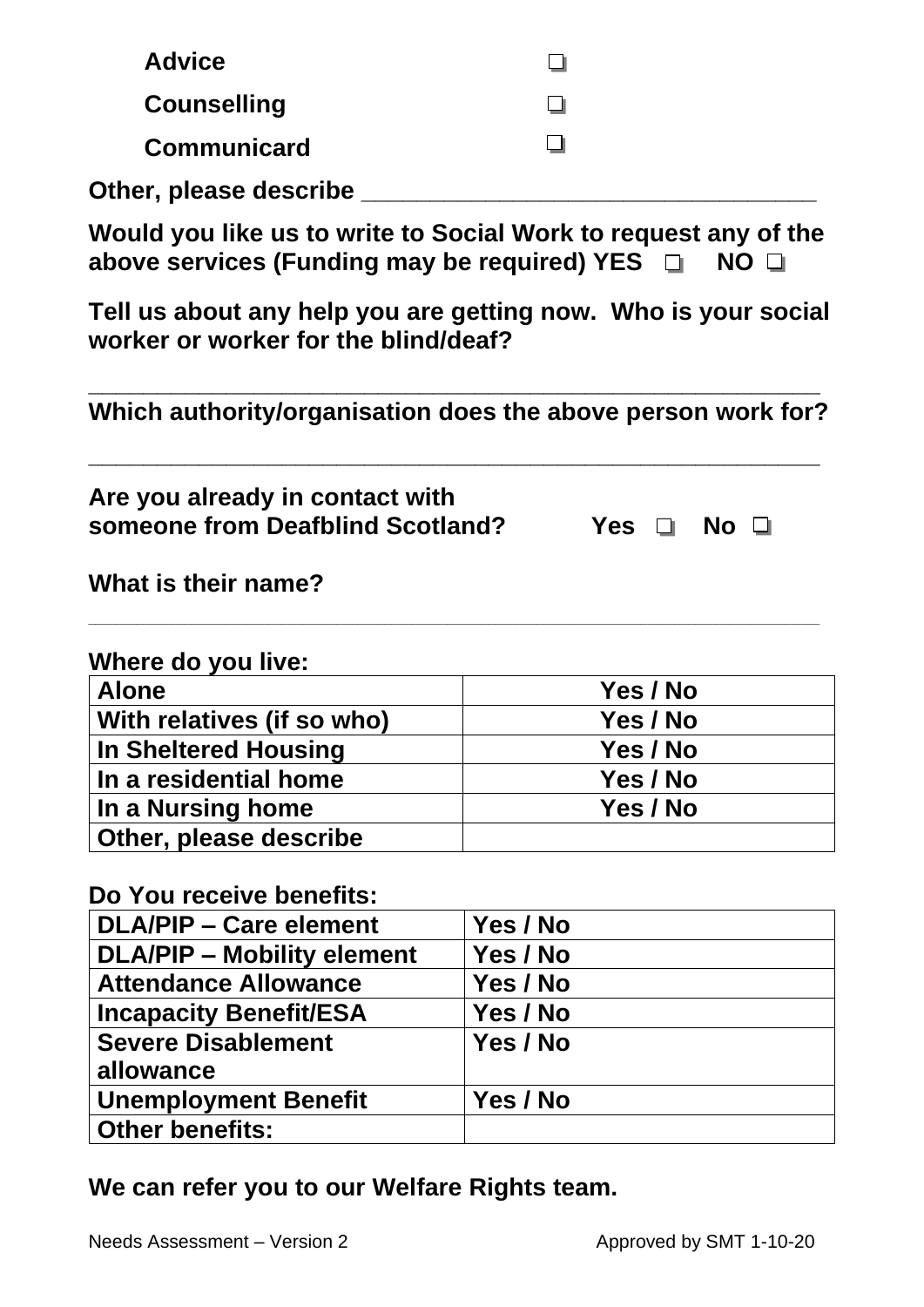| Do you need help in applying for any benefits?<br>Yes / No                                                                                                                                                                                                                                                                       |  |  |  |
|----------------------------------------------------------------------------------------------------------------------------------------------------------------------------------------------------------------------------------------------------------------------------------------------------------------------------------|--|--|--|
| If Yes, which benefit? _                                                                                                                                                                                                                                                                                                         |  |  |  |
| Have you ever been in the Armed Forces which includes<br>National service?    YES / NO    Scottish War Blinded have<br>lots to offer, including activities etc, regardless of when you<br>became blind. If you would like to hear more about what they<br>have to offer you can sign below and I can ask them to contact<br>you: |  |  |  |
| Have you had a Home Fire Safety visit: Yes/No. If you would<br>like us to arrange one for you pleased tick the box and I will<br>ask them to contact you to arrange a visit:-                                                                                                                                                    |  |  |  |
| <b>Visit Report</b>                                                                                                                                                                                                                                                                                                              |  |  |  |
|                                                                                                                                                                                                                                                                                                                                  |  |  |  |
|                                                                                                                                                                                                                                                                                                                                  |  |  |  |
|                                                                                                                                                                                                                                                                                                                                  |  |  |  |
|                                                                                                                                                                                                                                                                                                                                  |  |  |  |
|                                                                                                                                                                                                                                                                                                                                  |  |  |  |
|                                                                                                                                                                                                                                                                                                                                  |  |  |  |
|                                                                                                                                                                                                                                                                                                                                  |  |  |  |
|                                                                                                                                                                                                                                                                                                                                  |  |  |  |
|                                                                                                                                                                                                                                                                                                                                  |  |  |  |
|                                                                                                                                                                                                                                                                                                                                  |  |  |  |
|                                                                                                                                                                                                                                                                                                                                  |  |  |  |
|                                                                                                                                                                                                                                                                                                                                  |  |  |  |
|                                                                                                                                                                                                                                                                                                                                  |  |  |  |
|                                                                                                                                                                                                                                                                                                                                  |  |  |  |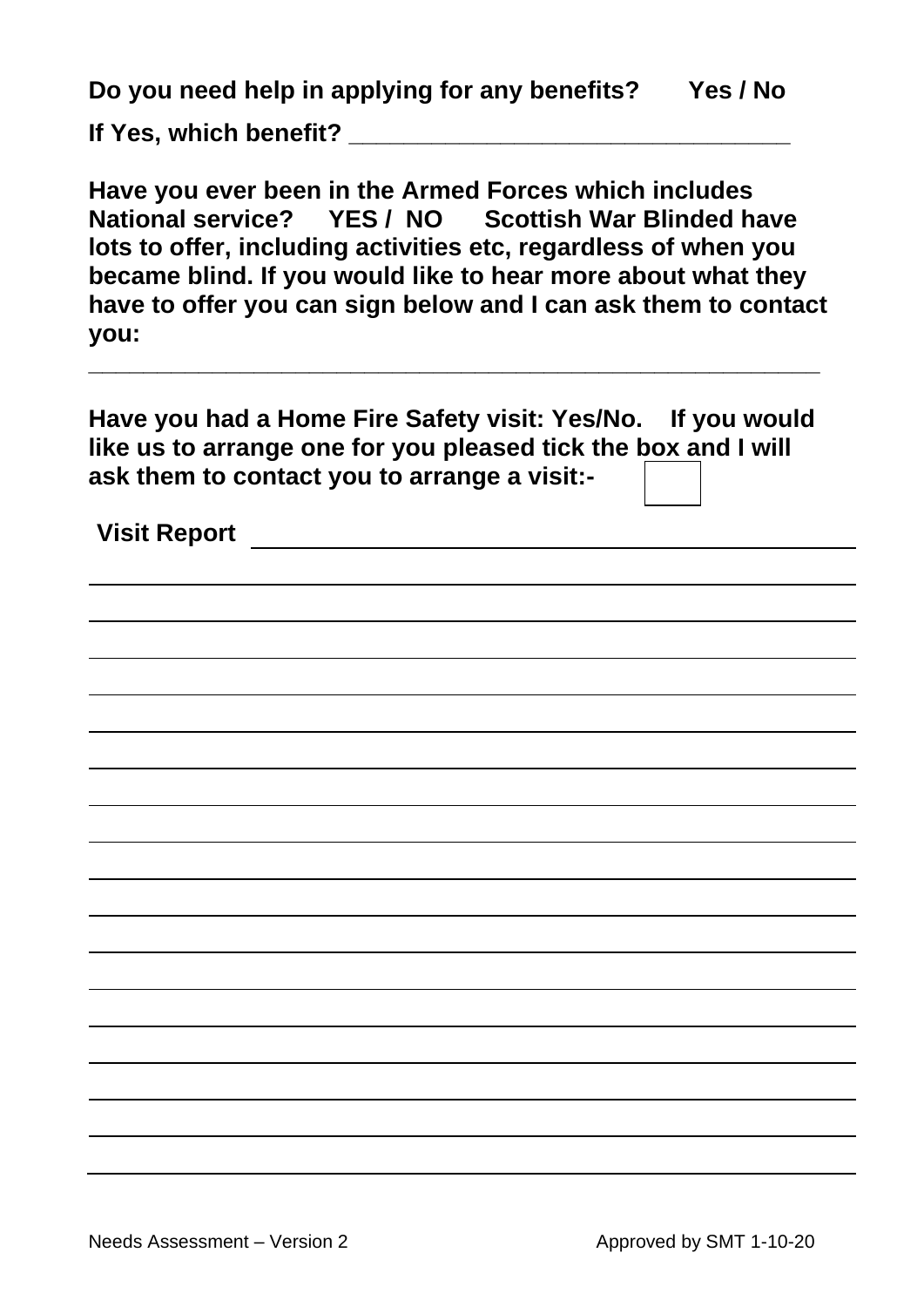**How did you find out about Deafblind Scotland? If you picked up a 'Hard to see & Hear leaflet', where from?**

**\_\_\_\_\_\_\_\_\_\_\_\_\_\_\_\_\_\_\_\_\_\_\_\_\_\_\_\_\_\_\_\_\_\_\_\_\_\_\_\_\_\_\_\_\_\_\_\_**

**What we will do now:**

- **Write to Social Work if applicable:**
- **Refer to another organisation if applicable:**
- **Process the assessment:**
- **Write to you within 4 weeks:**

**Please sign to give your permission for us to write to appropriate agencies on your behalf (if required) and that the above information is correct:**

**Signature** 

#### **\*\*\*\*\*\*\*\*\*\* MEMBERSHIP \*\*\*\*\*\*\*\*\*\***

#### **Membership is free to anyone who fits this definition:**

*"Persons are regarded as deafblind if they have a severe degree of combined visual and auditory impairment resulting in problems of communication, information and mobility***."**

**I confirm that the information contained in this form is correct. I accept it will be shared with people within Deafblind Scotland. All information will remain strictly confidential in accordance with the Data Protection Act 1998.**

**If you would like to be a member of Deafblind Scotland and agree to the GDPR please sign here:**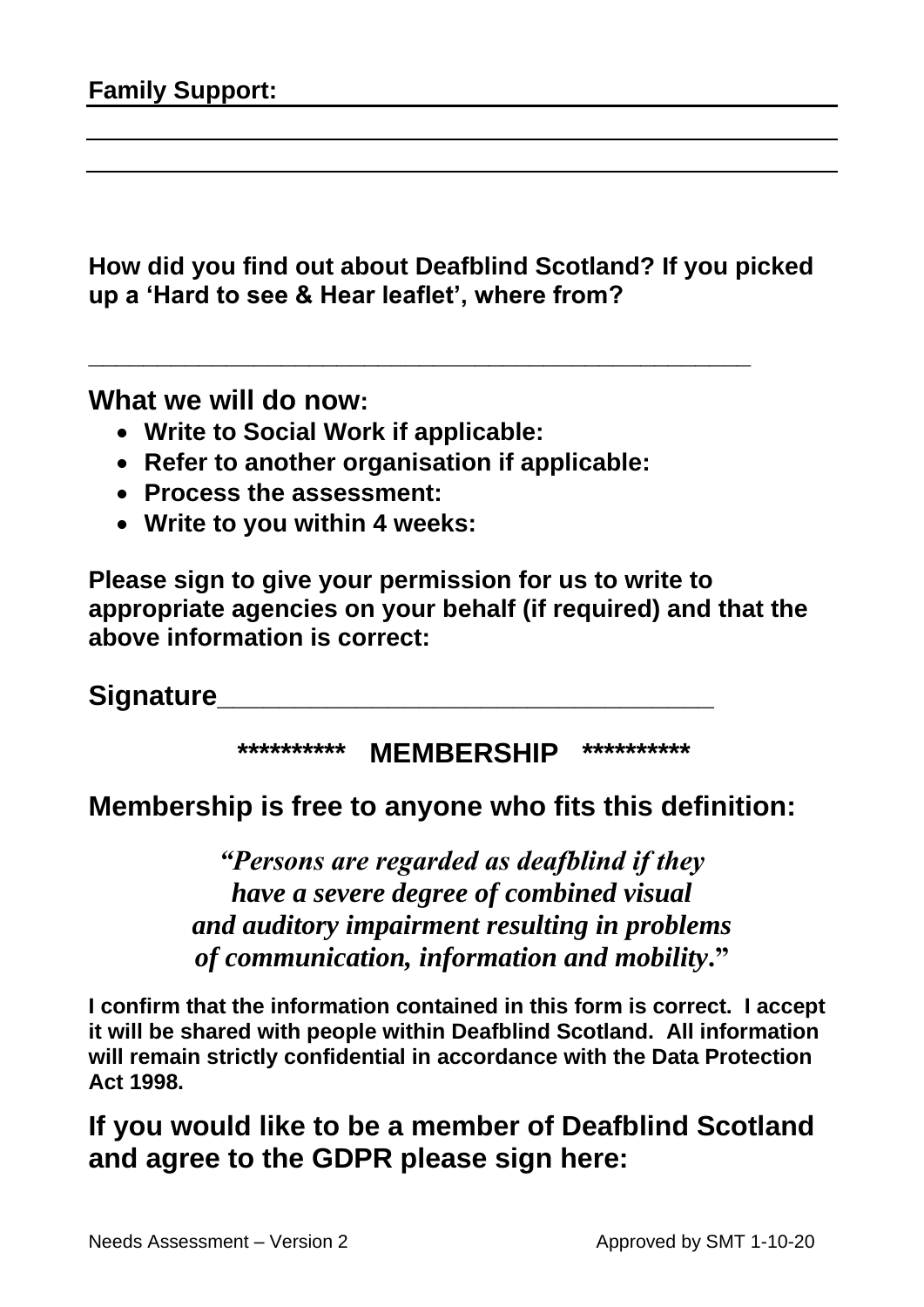### **PLEASE COMPLETE THE GDPR FORM ON THE NEXT PAGE**

## **General Opt In Declaration**

Deafblind Scotland is committed to ensure that personal data will only be used for the purposes for which it was given and for which Deafblind Scotland has a lawful reason for processing, therefore we require you to opt in if you wish us to stay in touch. Please complete

**1. I am happy for Deafblind Scotland to securely hold my information for the purposes of communications. (Please tick)**



**2. I am happy to receive newsletters, fundraising and marketing communications from Deafblind Scotland in the form of: (please tick)**

E-mail **Post** Telephone

**3. Information should be in; (please tick)**